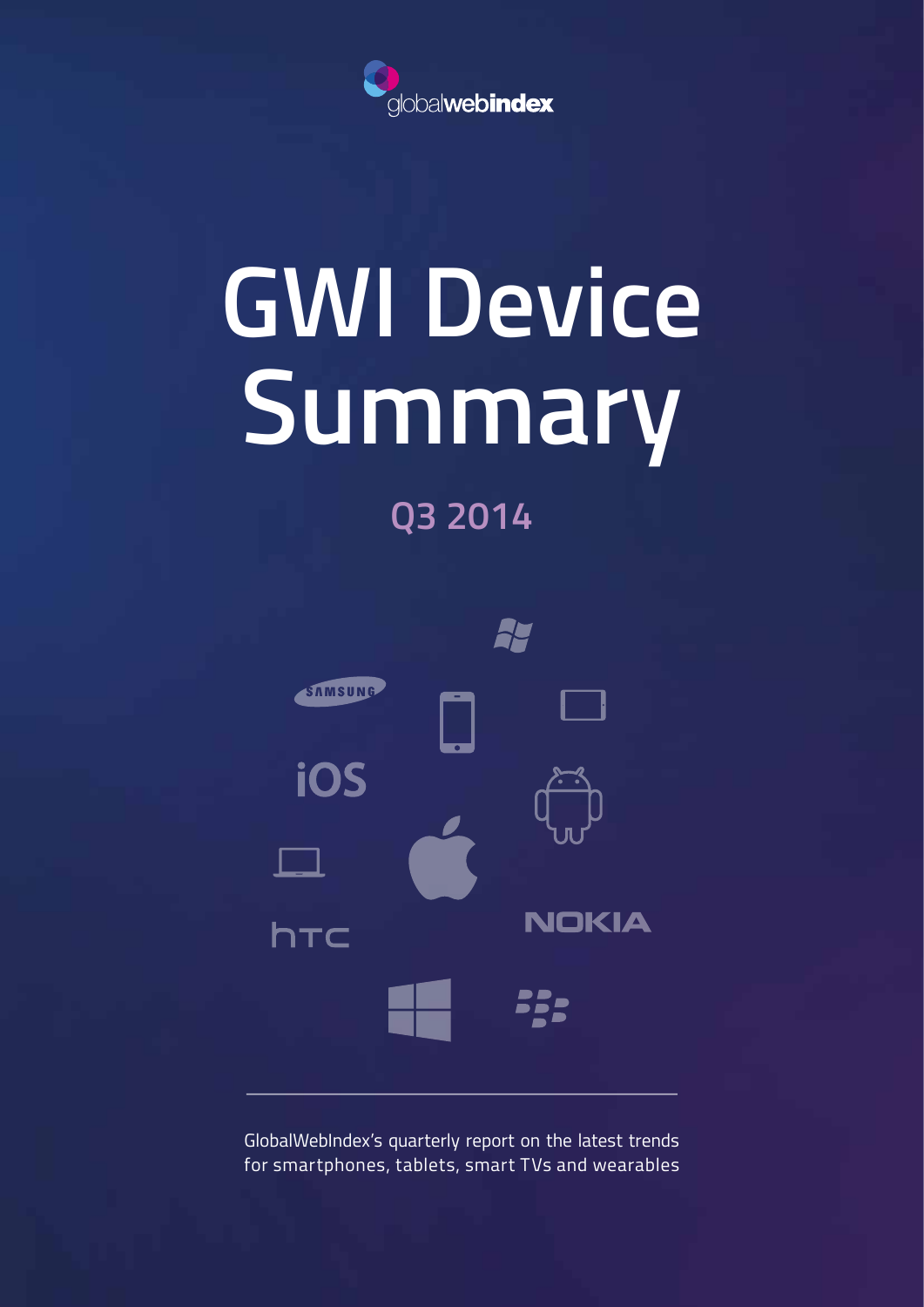## Introduction

GWI Device is where GlobalWebIndex presents the very latest trends in smartphone, tablet and connected device usage.

Drawing on data from our most recent wave of research, we offer insights on:

- Ownership and usage figures across all major devices
- Interest in wearable technology
- Online privacy and data protection measures
- Favored operating systems and handset brands
- The most popular apps, activities and online behaviors across devices

With our data covering 32 markets – representing nearly 90% of the global internet audience – we offer the most up-to-date and comprehensive view of behaviors among digital consumers and highlight a number of demographic, region and market-specific stories. In this summary version, we present some of the key trends and numbers.

Clients can access further detail on any of the topics covered in this report through our pre-cut data packs available to download in the Insight Store, or by analyzing them against target audiences in our PRO Platform.

For device trends at a national level, please see our new Market Reports – each of which contains a section dedicated to mobiles and tablets.

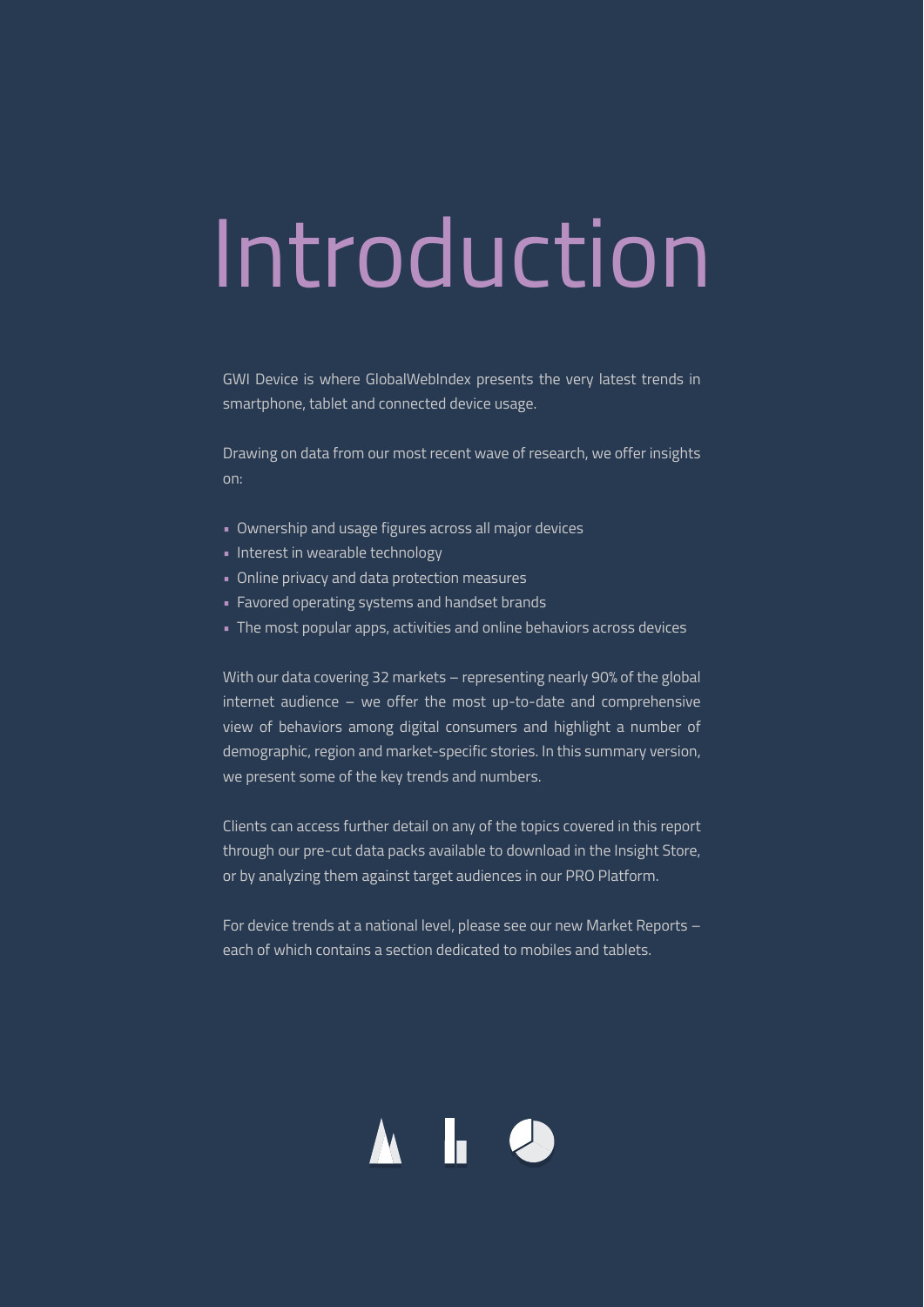## Notes on Methodology

Each year, GWI interviews more than **170,000 internet users across 32 markets** – making it the largest on-going study into the digital consumer instigated to date.



Research is conducted in quarterly waves, each of which has a global sample size of more than 40,000 internet users. Typically, we interview between 3,000 and 4,000 people per year per market, with larger sample sizes in key countries such as the UK and the US (30,000 each). Data is collected in the last six weeks of every quarter, ensuring it is as up-to-date as possible. In this particular report, we draw primarily on our Q3 2014 wave of research among 41,823 adults.

Respondents complete an **online questionnaire** that uses stratified sampling techniques to ensure that they are **representative of the internet population aged 16 to 64** in each country (with correct proportions in terms of gender, age and educational attainment).

This data is used to calculate the **universe estimates** which we present throughout this report. Universe figures are designed to provide highly informed approximations as to the number of users (in millions) that any percentage represents.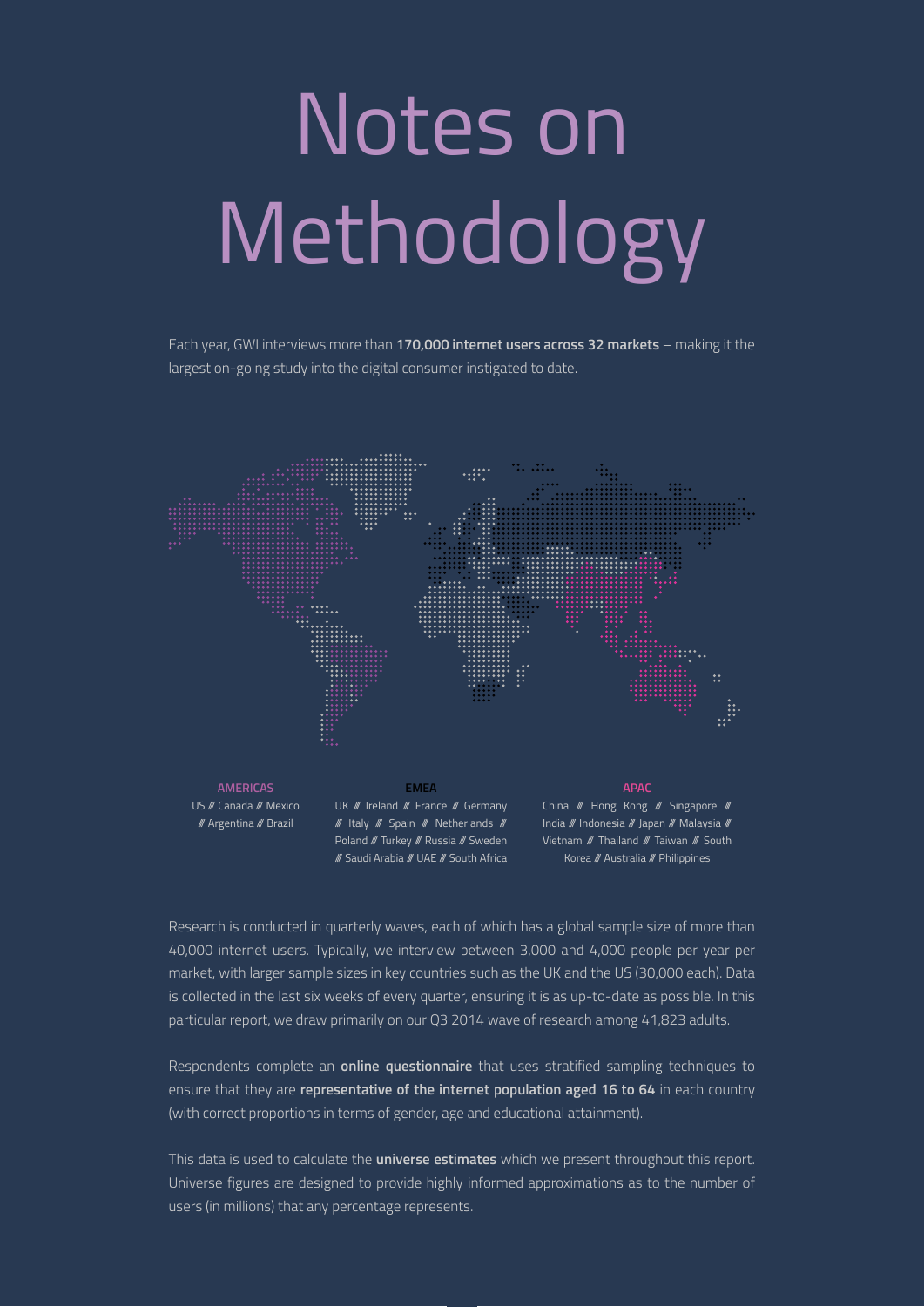## 4 in 5 now own a Smartphone

**Device Ownership** 

 $\overline{\phantom{a}}$ 



**/// Source:** GlobalWebIndex Q3 2014 **/// Base:** Internet Users aged 16-64

Want to explore this data on the PRO Platform? Enter "Device Ownership" in the free search box, or click **Internet Landscape > Access Points > Device Ownership**

#### **Smartphone Ownership by Region and Demographics**



**Question:** Which of the following devices do you personally own? A smartphone (a phone that allows you to download apps, send/receive emails and browse the internet. Smartphones include iPhone, BlackBerry and Android phones such as the Samsung Galaxy s5)

**/// Source:** GlobalWebIndex Q3 2014 **/// Base:** Internet Users aged 16-64

**• 80% of online adults now own a smartphone, while almost 50% have a tablet.** For both devices, figures peak among 25-34s and the top income quartile; regionally, smartphone ownership is highest in APAC while North America tops the table for tablets.

miCoach)

Galaxy Gear)

• Almost all smartphone owners are using them to access the internet – with **75% saying they've gone online via a mobile in the last month.** This is a rise from 49% back in 2011. There's a slightly bigger gap between ownership and online access for tablets, though, with just 37% going online via these devices. Nevertheless, they've seen the fastest rise of all since 2011 – having grown from 8%.

**• Wearable devices are still highly niche: only 9% say they own a smart watch and just 7% report having a smart wristband.** Currently, this is being driven by men, 25-34s, the top income group and consumers in APAC.

 $\overline{\phantom{a}}$ **Ownership**

Want to explore this data on the PRO Platform? Enter "Device Ownership" in the free search box, or click **Internet Landscape > Access Points > Device**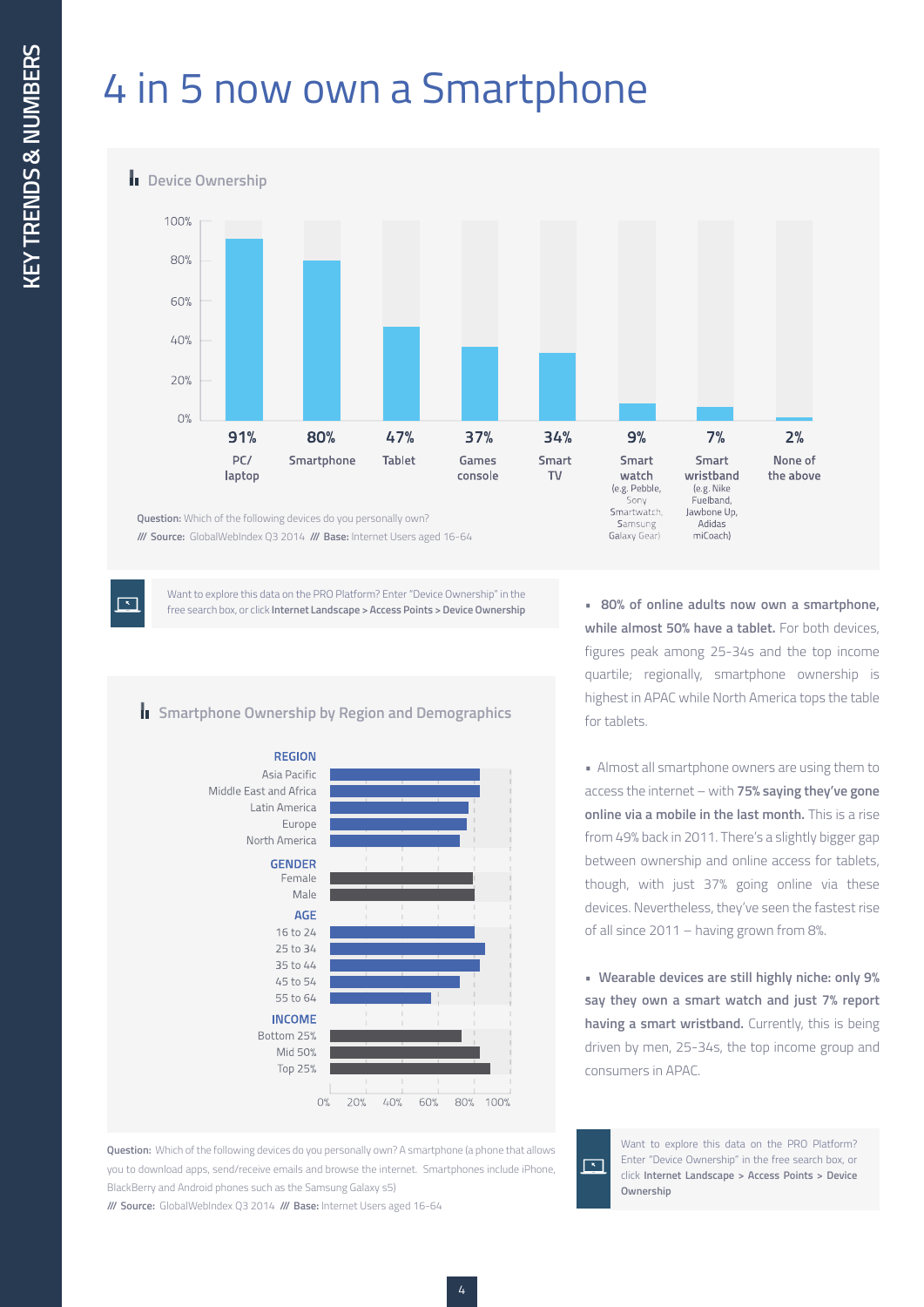## Android Dominates on Mobiles and Tablets

**• Android is the top operating systems across both mobiles (54%)** *and* **tablets (20%);** it has a 38-point lead over second-placed iOS for iPhone and a 7-point lead over iOS for iPad. This is one of the driving forces behind **Samsung being the top mobile handset brand (34%).**

**•** That Android is in first position for mobiles is not a new development; it's enjoyed a lead over iOS in each of GWI's research waves from 2011 onwards. What has changed is the size of the gap separating the two. **Back in 2011, the ratio of Android to iOS users was just under 2:1; in 2014, it has increased significantly to approach 3.5:1**. Analyzing usage levels on a country-by-country basis reveals a key difference here: Android consistently posts its best figures in fast-growth markets. Here, there are typically 3 to 6 times as many people using Android as there are iOS – with even higher ratios in places like Argentina and Poland. **Apple enjoys its best engagement rates in a number of key, mature markets such as Australia, Japan, Canada and USA, as well as among the top income quartile.**

**•** For tablets, the last four years have seen a hugely important shift in the market; **while iOS was the top choice back in early 2011 before holding joint first position until mid 2012, Android overtook it at the end of 2012 and has never surrendered its lead since**. However, iOS does remain ahead in a handful of markets such as Australia and Canada.



**Question:** What operating system runs on your mobile? What operating system runs on your tablet? **/// Source:** GlobalWebIndex 2014 **/// Base:** Internet Users aged 16-64



Want to explore this data on the PRO Platform? Enter "Operating Systems" in the free search box, or click **Mobile > Mobile Specifications > Mobile Operating Systems or Tablet > Tablet Specifications > Tablet Operating Systems**

**• 16% of online adults are currently using 4G on a mobile,** with a similar proportion saying that they typically connect via WiFi. But it's 3G which still commands by far the biggest audience (36%).

**Question:** When using the internet on your personal mobile phone, what type of service/connection do you use? **/// Source:** GlobalWebIndex Q3 2014 **/// Base:** Internet Users aged 16-64

> Want to explore this data on the PRO Platform? Enter "Connection Speeds" in the free search box, or click **Mobile > Mobile Specifications > Mobile Connection Speeds**

Ь **Mobile Connection Types**

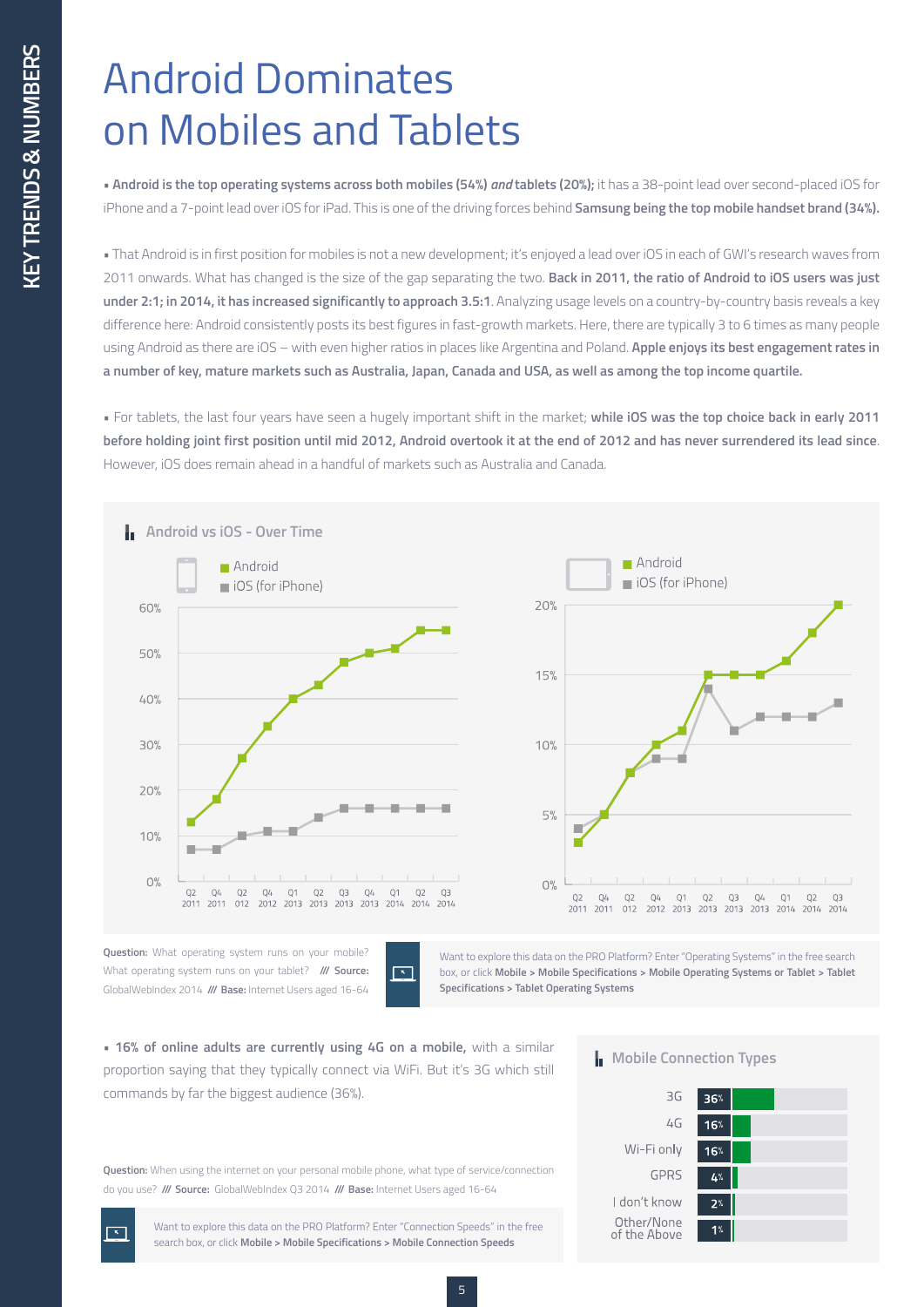## Mobile Internet used for average of 1.85 hrs/day

**•** Mobiles are grabbing a bigger and bigger share of our daily time; **on average, internet users now say they spend 1.85 hours online via a mobile each day, up from 1.24 hours in 2012.** The figures can rise much higher among certain demographics and in particular regions, though, with the daily average hitting 2.84 hours for 16-24s and 3.05 hours in the Middle East & Africa.

**•** Simultaneously, time on PCs, laptops and tablets has remained fairly steady. Despite minor fluctuations between years, there has been little change here; indeed, the figure for 2012 (4.31 hours per day) is remarkably similar to the equivalent from 2014 (4.28 hours). Clearly, then, **mobiles are not necessarily taking people** *away* **from other devices**; rather, they are encouraging people to go online for an even longer period each day. That means that the mobile internet is capturing a bigger and bigger portion of our daily time online – climbing from a 22% share in 2012 to 30% in 2014.



**Question:** On a typical day, roughly how many hours do you spend on/ doing the following? **/// Source:** GlobalWebIndex 2012, 2013 and 2014 (averages across each year) **/// Base:** Internet Users aged 16-64

Want to explore this data on the PRO Platform? Enter "Time Spent" in the free search box, or click **Media Consumption > Cross Media Consumption > Time Spent....** 

## Over Half are Second-Screening via Mobile

**• Having overtaken laptops as the top dual-screen device back in 2013, mobiles have now opened up an eleven-point lead** (to stand at 55%); laptops remain ahead in just 10 of GWI's 32 countries.

**•** Significantly, **only 16% of online adults say they have not dual-screened while watching television –** a trend which underlines just how widespread simultaneous multi-media consumption has become.

**• Chatting to friends is the most popular second-screen activity** (49%), followed by reading the news (41%) and playing games (35%). **Broadly speaking, 16-24s (and 25-34s, albeit to a lesser extent) have clear leads for activities such as playing games and chatting to friends**. Behaviors such as searching for products are typically much more even, though, while 16-24s are some of the least likely to read the news or engage with emails.





**Question:** Which of the following devices have you used while watching TV? **/// Source:** GlobalWebIndex 2012, 2013 & 2014 (averages across each year) **/// Base:** Internet users aged 16-64

Want to explore this data on the PRO Platform? Enter "Second Screen" in the free search box, or click **Media Consumption > Second Screen Consumption.**